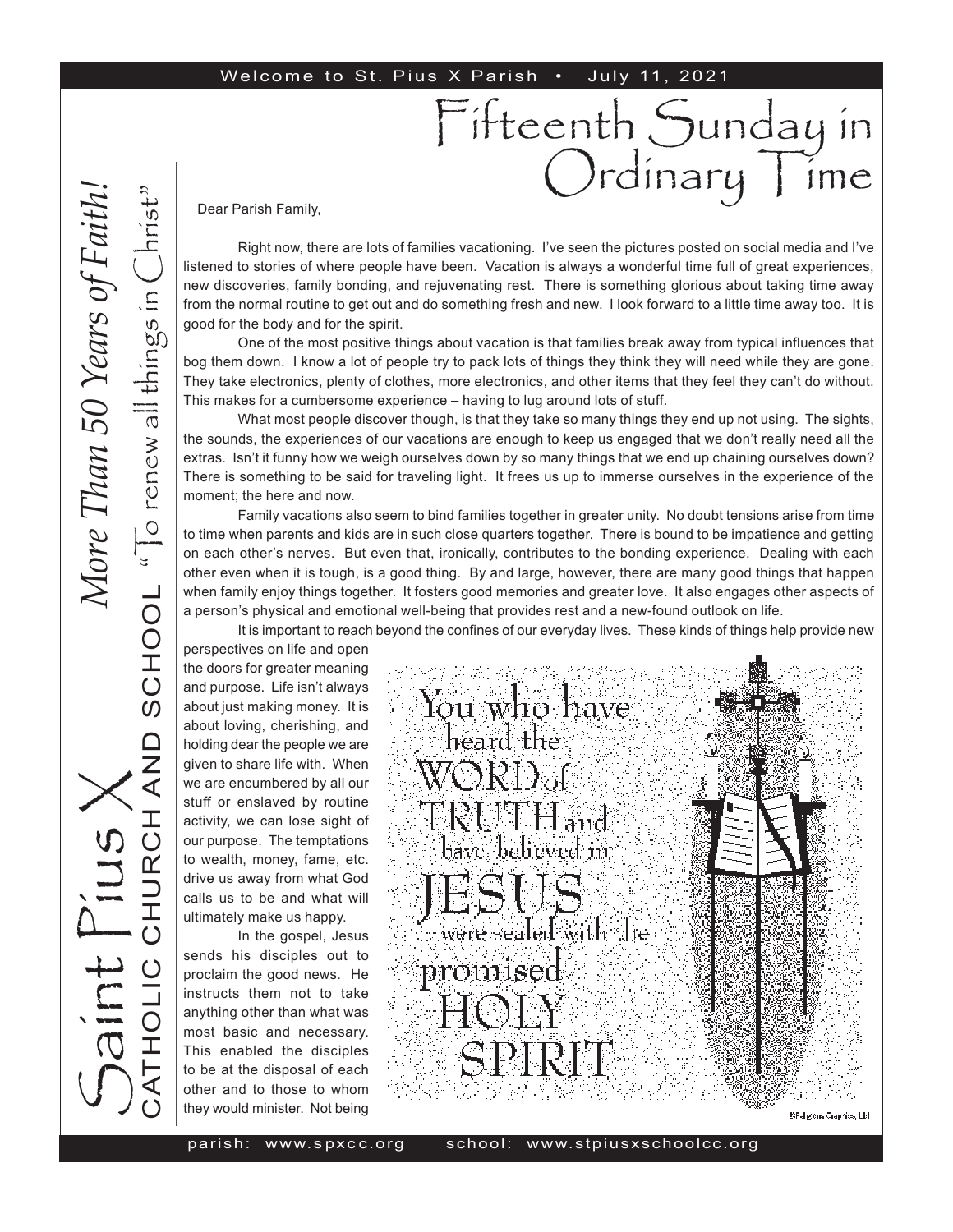*Pastor* Fr. Paul Hesse

*Pastoral Year Seminarian* Raymond Pendleton

*Pastoral Associate* Deacon Stacy Millsap

*Permanent Deacons* Salvador (Sal) Alvarado *Loni Lugo*

*Parish Secretary/Bookkeeper* Lisa Catchings

*Parish Office Assistant* Wilma Toledo

*Director of Religious Education* Linda Lopez

> *Adult Faith Formation* Deacon Stacy Millsap

 *Director of Youth Ministry* Brandon Lutz

> *Music Minister* Michael Mullins

*Chorale Director* Dr. Kenneth Iyescas

*Youth Mass Band Leader* Mick Boudreau

 *Medication Assistance Program (MAP)* Dolores Saenz

> *School Principal* Beth Hinojosa *(361)992-1343*

*Maintenance* Ernie Peña, Jose Vasquez, Yolanda Villarreal

*Bulletin/Website Editor* Lisa Catchings

*Office phone: (361) 993-4053 Office fax: (361)992-0352 Office email: parishoffice@stpiusxcc.org 5620 Gollihar Road Corpus Christi, TX 78412*

> *parish website* **www.spxcc.org**

2

bogged down, they would be much more effective and demonstrate that they were not in this ministry for themselves. They were to give themselves freely and wholeheartedly to the service of the Lord. Ultimately, it would bring them great joy as they focused on the most important things.

Each of us is reminded by the gospel of important facts. First, we are called to spread the gospel according to our own state in life. For those of us who are priests, we are called to spread the good news through preaching, celebration of the sacraments, and tending to the flock. For parents, you are called to witness the gospel in your own family life by loving your children and teaching them by example. Others can find many other ways to fulfill Christ's commission to go and spread the good news to friends by a friendly disposition or loving outreach.

Secondly, each of us needs to learn to be unencumbered in our manner of life. We need to learn not to be distracted by stuff, or weighed down by duties to the detriment of our families and friends. Living simply is freeing. It puts us in tune with God's grace and peace.

Vacation is a good opportunity to be refreshed and renewed in what means most in life. I encourage you all to be sure to pray while your are away. Let God's grace refresh you and renew within you his life!

Fr. Paul

### *That Man is You*

TMIY started a 6 week session on Saturday, July 10th. We are using the book, "Consecration to St Joseph: The Wonders of Our Spiritual Father" by Fr Donald Calloway. You can purchase a copy at fathercalloway.com, or just search the title. Pope Francis has dedicated this year as the Year of St. Joseph. In these days of turmoil and seeming lack of direction, we need a father-figure to help guide us. St. Joseph is the perfect Saint to provide us with stability and protection. Take advantage of this great opportunity. We will finish that 6-week program on August 14th. Then after a short break, we will begin the fall semester of TMIY on September 11th.

> Parish Office Hours: *Monday-Friday, 9:00AM-5:00PM*

### Schedule of Services

Masses: *First Friday: 5:30PM - Anointing of the Sick First Saturday: 8:15AM Saturday: Vigil at 5:30PM. Sunday: 8AM, 10AM, 12PM, 5:30PM Vietnamese Mass: 7:30PM (Babysitting at 10AM and 12 noon Sunday Masses - Ages 6mo-5yrs - in Parish Hall Nursery)* Weekdays: *Monday through Friday 8:15AM, Wednesday & Friday 5:30PM Holy Days: 6:30AM, 8:15AM, 12PM & 6:00PM(Vigil 5:30PM)* Confessions: *Saturdays - 4-5PM and 6:30-7:30PM and Thursdays 7-8PM* Marriages: *By appointment only and notice six months in advance. Baptismal Instruction: Pre-register through the office.* Anointing of the Sick: *On request and at the 5:30PM Mass on First Fridays*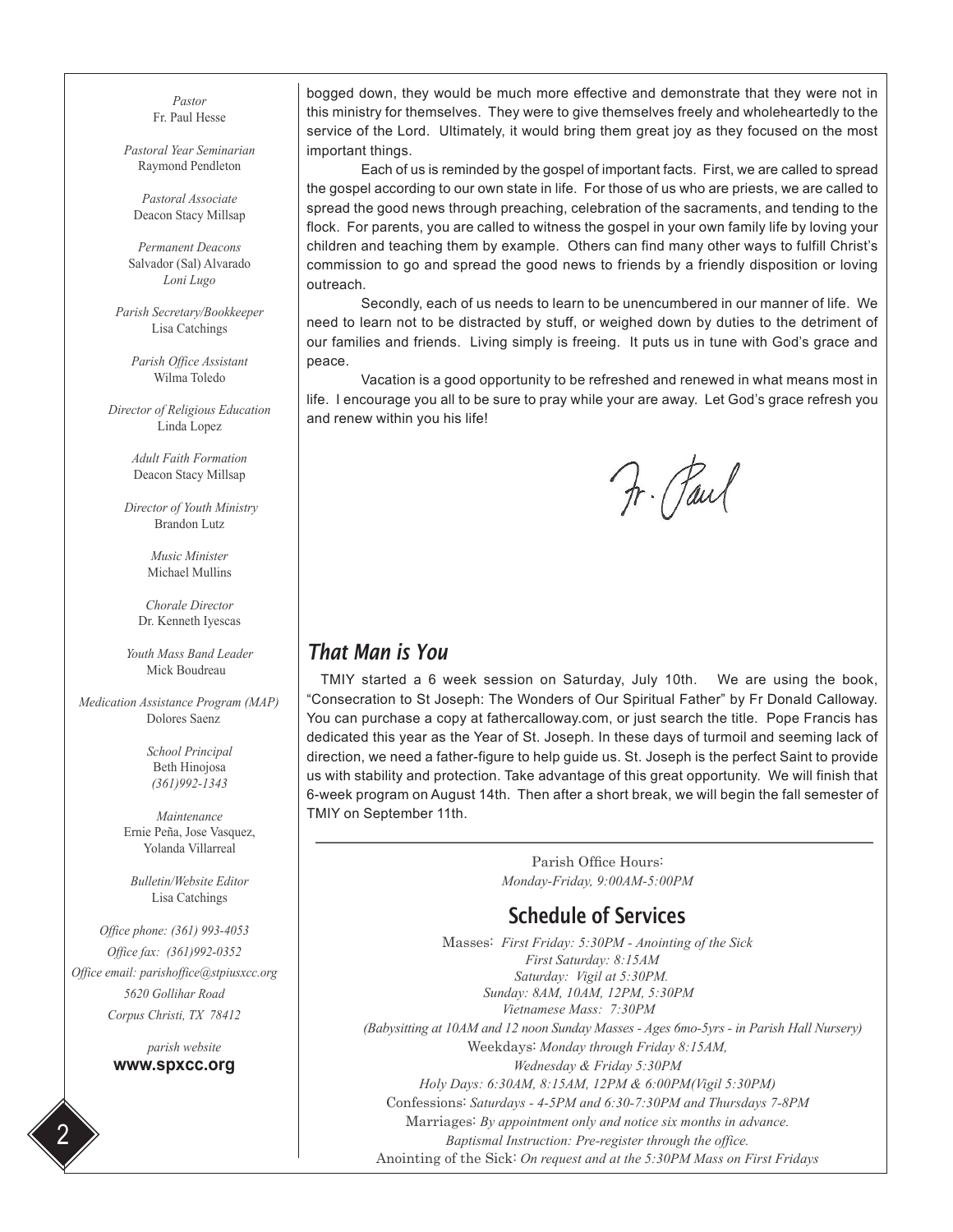## *ACTS OF CHARITY SPOTLIGHT*

ARE YOU A LICENSED PLUMBLER, ELECTRICIAN, GENERAL CONTRACTOR OR HANDYMAN? The Acts of Charity Hands on Help Program would love to add you to our list of providers who might be able to bid on small home projects. If you would reach out to us via the parish office or on the parish website, we would greatly appreciate your help.

#### *MONTHLY OUTREACH PROGRAM*

JULY BRINGS AN OPPORTUNITY TO GET OUT AND SERVE IN OUR LOCAL COMMUNITY!

For the July service project, the Acts of Charity Monthly Outreach team recommends you and your family volunteer directly with a local charity. Two that we have identified, their volunteer opportunity and the contact information are listed below. If either or both fit your interest and time, please connect the facility directly to volunteer.

The Pregnancy Center of the Coastal Bend needs help bagging diapers into smaller bags for distribution to those who attend their education programs. This can be done anytime 9-5, M-F at their location at 4310 Kostoryz (the old Salvation Army location). Park in the HI Again Resale shop, and come on in to the Parenting Program, introduce yourself as volunteering to bag diapers. For more information call parishioner Amy Nye at 991-2008, extension 4, or just show up.

The Coastal Bend Food Bank at 826 Krill Street, needs volunteers to pack food boxes as well as deliver food boxes to homebound. Call 361-887-6291 to schedule a time and activity. You can also register on line at https://coastalbendfood-bank.org/get-involved/ give-time.

#### *CARING COMMUNICATION PROGRAM*

Don't forget to let us know if you know of someone who could use a little lift with a card or call. You can fill out forms in the back of the church and place in the blue box, or online at the parish website under the Acts of Charity link.

#### *BEREAVMENT COMMITTEE*

Would you be willing and able to bring a dessert or a side salad for an upcoming funeral? If so, and you would like to be added to our list of volunteers, please contact the parish office or visit the Acts of Charity link on the parish website.

### *EXPLORE Discernment Retreat*

EXPLORE is a summer experience for young men who are enrolled in high school or who will be enrolling this fall, as well as recent high school graduates, that want to understand their faith better, know themselves better, have fun, and make new friends from all over the diocese. Staffed by priests and deacons, along with seminarians and others thinking about a vocation to priesthood, EXPLORE often helps a young man discern his God given vocation. In a society that does not seem to understand how someone could accept a vocation to the priesthood, it helps him to meet others who would like to know more and also those who have been in priestly formation. However, EXPLORE is not just all talks or prayer, but also a lot of fun! There are two retreat weekends to select from, and one of them is taking place here at St. Pius X. It will be July 15-16, from 9:00 a.m. – 6:00 p.m. each day. For more information call Monica Gatlin in the Vocations Office at (361) 882-6191 ext. 655



**Chicago Countries** In

*Comings and Goings The Week at a Glance*



**Monday, July 12th** 5:30PM - J.T.D. Board - CC#1 7:00PM - Scouts – CAF *Tuesday, July 13th Wednesday, July 14th*  7:00-8:00AM – Joyful Pillars – CC#2 **Thursday, July 15th**  7:00PM – Adoration – CH 7:00PM – Confessions – CH **Friday, July 16th Saturday, July 17th**  5:00-10:00PM – Journey - PH

> . 'n LCT

> > (2154 plusa Graphics, Ltd.)



**Deadline for submitting** bulletin announcements is Wednesday's @ 12:00noon